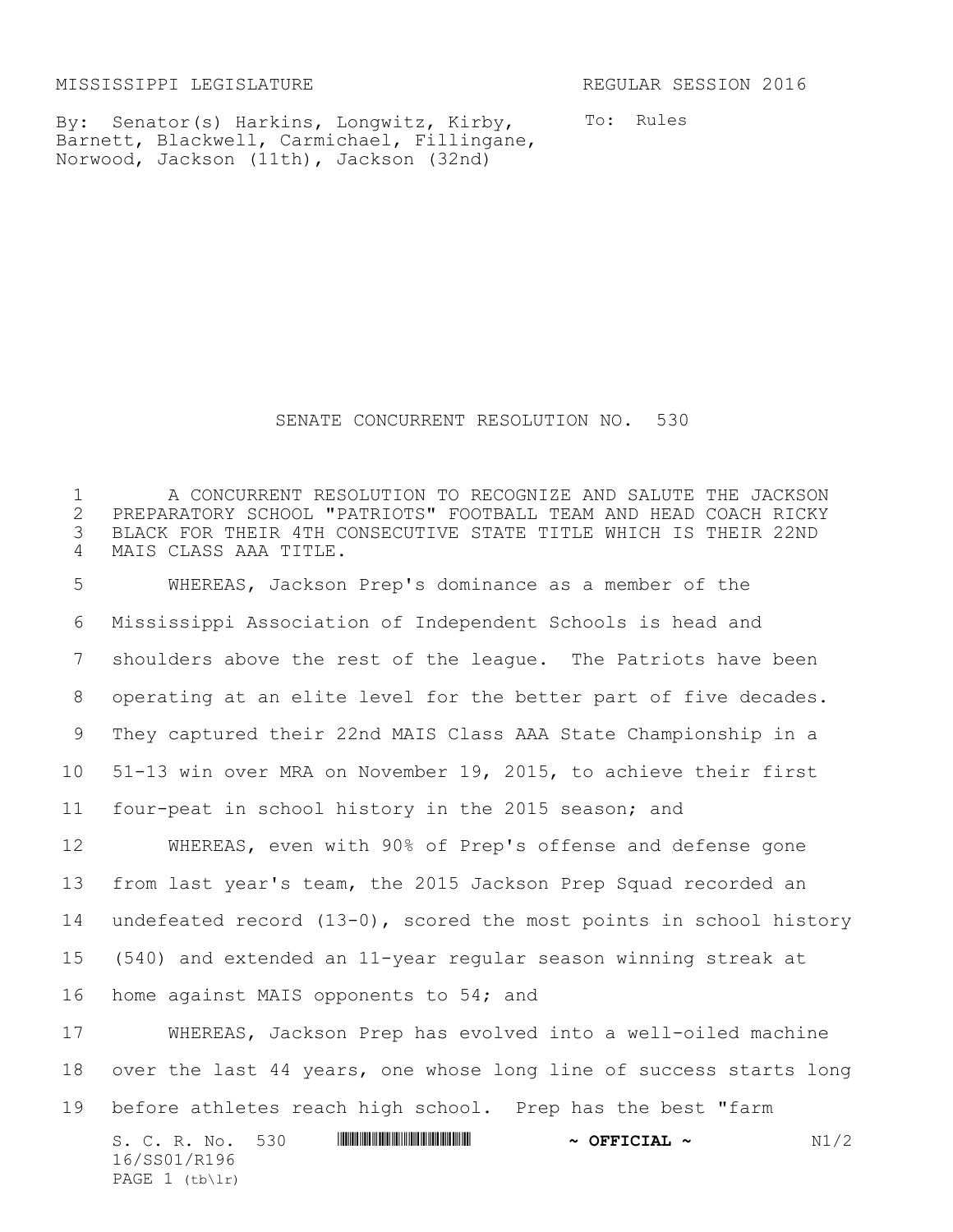system" in Mississippi. Years before they suit up for longtime Coach Ricky Black, athletes are conditioned to the culture of Prep in junior high football, which begins in seventh grade. Before that, they're already being taught the basics of the game well before many of their peers; and

 WHEREAS, "It's amazing what this team accomplished after last year," Jackson Prep Coach Ricky Black said. Black tipped his hat again and again to the seniors for capturing the first four-peat in school history; and

 WHEREAS, in the championship game, Prep (13-0) scored four touchdowns in the first 18 minutes of play and led 28-0 at the half. Freshman running back Jerrion Ealy hauled in two touchdown receptions in the second and third quarters. He finished with 201 all-purpose yards and was responsible for securing a 42-7 lead midway through the third quarter after he caught a 10-yard touchdown in the back of the end zone. Quarterback Chance Lovertich's 242 yards passing for four touchdowns played a critical role in the win. Over the past four months, the sophomore not only gained more experience as the season wore on but understood how Prep's offense manifests best. Prep's defense capped off a year where it allowed 10.3 points per game by forcing turnovers early and allowing its offense to get back on the field and score quickly. MRA (10-3) didn't once cross onto Prep's side of the field in the first half and was held to 55 total yards of offense; and

S. C. R. No. 530 **WILL AND A SEPT CIAL ~** 16/SS01/R196 PAGE 2 (tb\lr)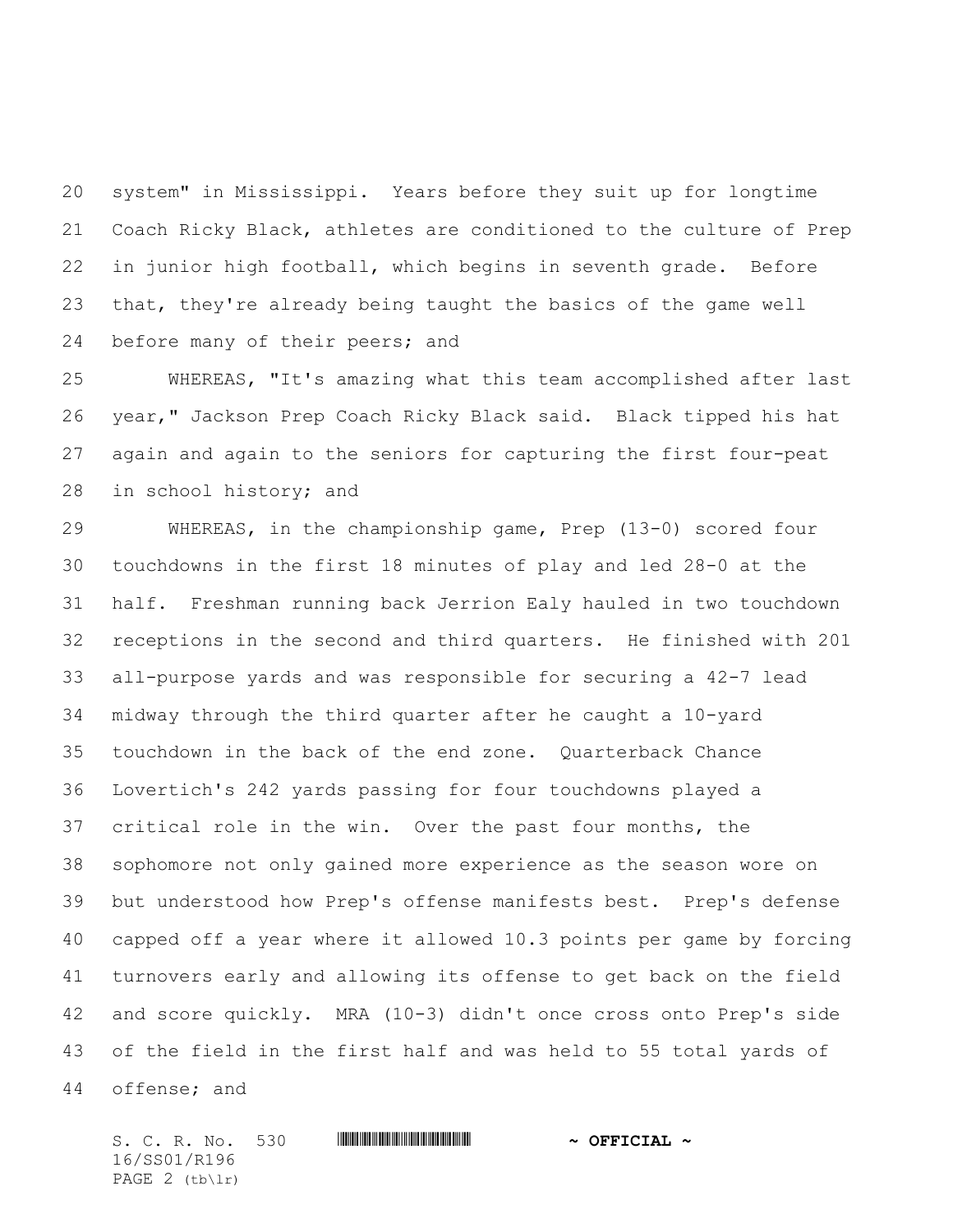WHEREAS, the 2015 Patriots Football Team Roster is: Haynes Horsley, Biggs Henry, Tate Fowler, Adam Crawford, Chance Lovertich, Vann Crawford, Chris Puckett, JoJo Pound, Clark Stovall, Creed Franklin, Kaleb Lovertich, Cooper Carroll, Davis Clayton, Worth Eskrigge, Dylan Torrence, Ryan Myers, Parker Gleason, John Wooley, Jake Newsome, Hays Dubberly, Jack Young, Jacob Crawley, Lee Meena, Jerrion Ealy, Landon Wilbanks, John-Nix Arledge, Jabari Aiken, William Garrard, Wilson Mink, Christopher Russell, Evan Johnson, Reed Peets, Spivey Gault, John Keeler, Edwin Smith, Gannon Hayes, Graham Eklund, Maddox Henry, Ross Edwards, Brock Loposer, Sam Mosley, Nevin Wells, Will Massey, Trey Currie, Barrett Bufkin, J.C. Pride, Kole Crotwell, Xavier Keys, Wesley Williams, Brooks Gobbel, Michael Barranco, Carlisle Porter, Griffin Callender, Spencer Sasser, Knox Loposer, Logan Osborne, Ben Burnett, Patrick Phillips, Brady Culbertson, Walker Wilbanks, Noah Sasser, Jacob Aron, Zachary Gay, Jack Myers, Forrest Smith, Gregory Vance, William Cotten, Caleb Carter, Tyler Tyree, Russell Roberts, Healy Vice, Andrew Beard, Noah Allen, Clark Beard, Taylor Wallace, Russell Weathersby and Nik Hogan; and

 WHEREAS, it is with great pride that we commend this team of championship student athletes who have brought honor to their school, their community and to the State of Mississippi:

 NOW, THEREFORE, BE IT RESOLVED BY THE SENATE OF THE STATE OF MISSISSIPPI, THE HOUSE OF REPRESENTATIVES CONCURRING THEREIN, That we do hereby recognize and salute the Jackson Preparatory School

S. C. R. No. 530 **WILL AND A SEPT CIAL ~** 16/SS01/R196 PAGE 3 (tb\lr)